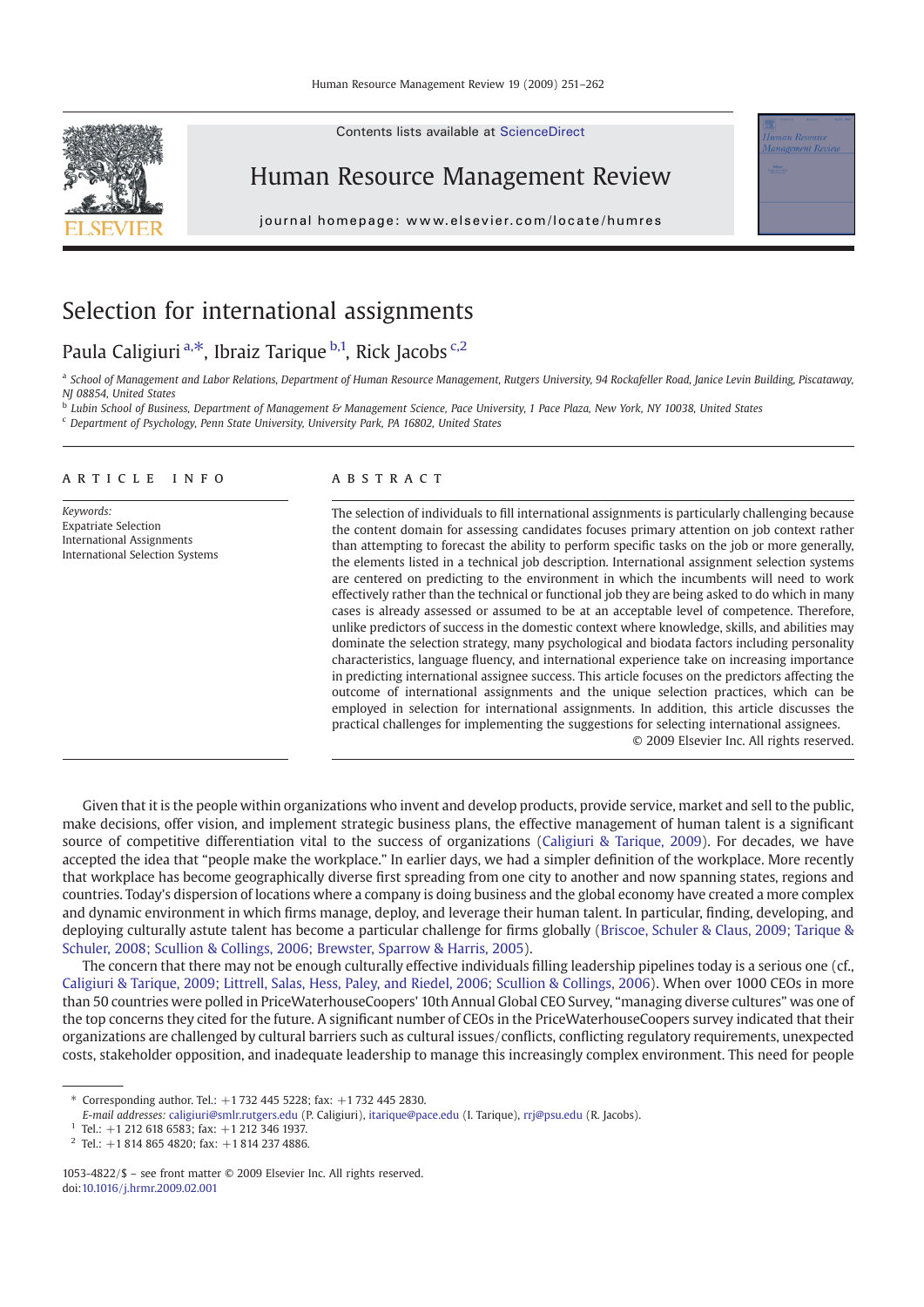with greater intercultural competence is exacerbated by the fact that today, more than ever, business professionals are being asked to not only work interculturally but to relocate to host countries as international assignees.

International assignees are nationals of one country who are sent by a parent organization to live and to work in another country. According to the Global Relocation Trends Survey (2008) conducted by GMAC Global Relocation Services, 67% of companies reported an increase in the size of their current international assignee population, compared to 31% in 2004. Furthermore, 68% of these companies told GMAC that they anticipated additional growth in the following year. Finding and selecting the best possible international assignees is a complicated process but absolutely critical to future success of multinational organizations (Scullion & Collings, 2006).

Selecting individuals for international assignments is unique given that the selection systems involve a primary focus on predicting to a job context (working internationally) rather than job content (i.e., tasks, duties, position or title). In reality selection for international work starts where other systems stop in that only those individuals who have a demonstrated competence for the tasks and duties of the job are considered. In essence, international assignment selection attempts to take a group of "qualified individuals" and determine who can effectively deal with the challenges inherent in working with individuals, groups, and organizations that may approach work in a very different way. Not everyone with a proven record of professional success in a domestic context for a given job title will have what it takes to be successful in an international context — even doing the same job with the same job title. Past research has found that many psychological and biodata-type factors, including personality characteristics, language skills, and international experience are important for international assignee adjustment and performance (see Bhaskar-Shrinivas, Harrison, Shaffer & Luk, 2005; Hechanova, Beehr & Christiansen, 2003; Mol, Born, Willemsen, & Van Der Molen, 2005 for meta-analytic reviews) and should be included in an international assignee selection system. The way in which selection is performed may vary from the traditional methods found in a domestic context by including a broader range of selection variables. For example, self-selection may be more appropriate given the importance of family-related predictors of international assignees' success. Similarly, where attitudes toward diverse populations, experience with individuals from different cultures and comfort with not being fully conversant in the host language may be tangentially related to success in a domestic job, these factors are often pointed to as critical for success in foreign assignments.

In this paper we attempt to provide a review of the literature on expatriate selection, and offer some new areas of research. This paper is organized in three sections. The first focuses on the predictors affecting the outcome of international assignments. The second section discusses the selection practices which can be employed in selection for international assignments. In the third section the article concludes with a discussion of the practical challenges associated with implementing selection systems for international assignees.

#### 1. Predictors of success to be included in international assignee selection systems

On the criterion-side of the international assignee selection equation, expatriate management researchers have used a variety of criteria to examine an expatriate's success on assignment such as cross-cultural adjustment (e.g., McEvoy & Parker, 1995), job performance (e.g., Caligiuri, 1997), completion of the foreign assignment (e.g., Shaffer & Harrison, 1998), organizational commitment (e.g., Florkowski & Fogel, 1999), and cross-cultural competencies such as cultural flexibility (e.g., Shaffer, Harrison, Gregersen, Black, & Ferzandi, 2006) and cultural intelligence (e.g., Earley & Ang, 2003a,b). As mentioned earlier, several studies have shown that an expatriate's success on a foreign assignment in a new country is largely determined by his or her cross-cultural adjustment to the new culture (Mendenhall, Kuhlmann, Stahl, & Osland, 2002). The focus on cross-cultural adjustment as a criterion of expatriate's success on foreign assignment has been prevalent in the literature since the early 1980s. Since Tung's (1981) finding that an expatriate's inability to adjust to living in the host country was one of the most frequently cited reasons for failed assignments, cross-cultural adjustment is often considered a key dependent variable when considering selection given that adjustment (psychological comfort living and working in another country) is important for all expatriates.

Some researchers (e.g., Cui & Awa, 1992) suggest that it is important to distinguish between cross-cultural adjustment from other measures of an expatriate's success on the assignment such as premature termination of the assignment and job performance. Research by Cui and Awa (1992), for example, indicates that cross-cultural adjustment and effective job performance are correlated to a significant degree, but are not equal. Cross-cultural adjustment is viewed as a process through which an expatriate becomes psychologically comfortable with respect to the job tasks of the foreign assignment (Black, Mendenhall, & Oddou, 1991). The expatriate's level of cross-cultural adjustment then determines the expatriate's level of performance (Kraimer & Wayne, 2004; Kraimer, Wayne, & Jaworski, 2001).

A few studies have associated cross-cultural adjustment with an expatriate's premature termination of the assignment (Caligiuri, 1997; Kraimer & Wayne, 2004). Some have suggested that cross-cultural adjustment is a predictor of an expatriate's premature termination of the assignment (e.g., Caligiuri,1997). Premature termination of the assignment is defined as an expatriate returning to the home country before completing the full duration of his/her assignment (Caligiuri, 1997) and is considered the most basic behavioral criterion used to examine an expatriate's success on the assignment (Caligiuri,1997; Kraimer & Wayne, 2004). Caligiuri's study found a negative relationship between general cross-cultural adjustment and the desire to terminate the assignment. Similarly, Kraimer andWayne (2004) discovered that cross-cultural adjustment is positively related to intentions to complete the assignment. Although theoretically it could be argued that expatriates who are adjusted to their work environment are more likely to stay on the assignment, this criterion should be used with caution however (Caligiuri, 1997). Caligiuri (1997) points out that the 'premature termination' criterion can be obscured by other intervening factors such as job and non-work satisfaction, lack of clear goals for how long the assignment lasts, organization withdrawing from the market, and transferring the expatriate to another location.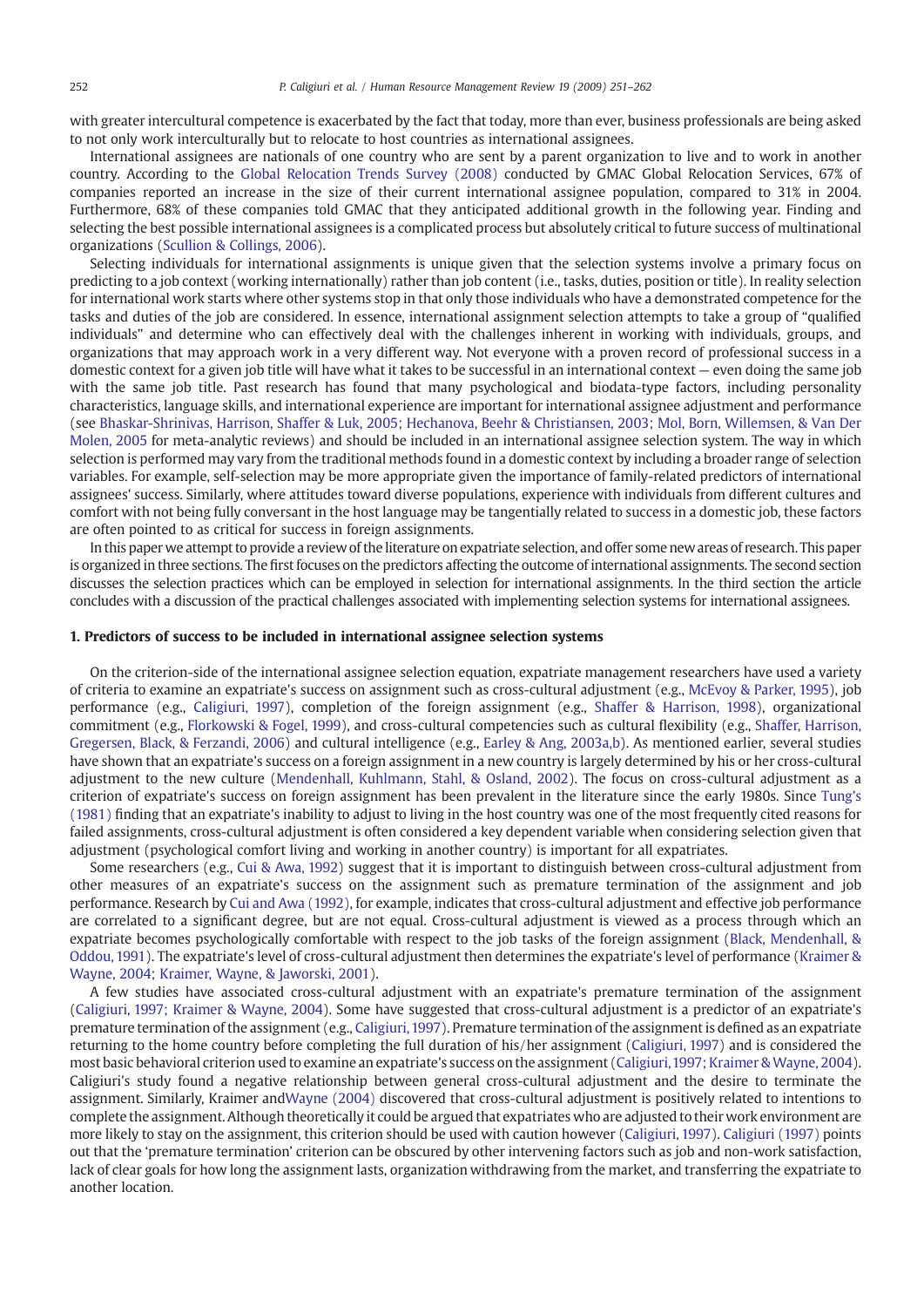In meta-analyses of consequents of expatriate adjustment, findings suggest that greater cross-adjustment of international assignees predicted greater job satisfaction, less strain, and higher levels of organizational commitment (Bhaskar-Shrinivas et al., 2005; Hechanova et al., 2003). Another meta-analysis included expatriate performance as the dependent variable. Looking across these meta-analyses and the expatriate management literature in general, broad three categories of individual-level antecedents emerge as predictors of cross-cultural adjustment and performance that would lend themselves to use in international assignee selection systems (Mol et al., 2005). They include several traditional personality variables, language skills, and prior experience living in a different country (see Caligiuri & Tarique, 2006 for a more complete review).

#### 1.1. Personality characteristics as predictors

Extensive research has found that well-adjusted and high-performing international assignees tend to share certain personality traits (e.g., Black, 1990; Caligiuri, 2000a, 2000b; Church, 1982; Dalton & Wilson, 2000; Mendenhall & Oddou, 1985; Mol et al., 2005; Shaffer et al., 2006). Specific personality characteristics have been shown to enable international assignees 1) to be open and receptive to learning the norms of new cultures, 2) to initiate contact with host nationals, 3) to gather cultural information, and 4) to handle the higher amounts of stress associated with the ambiguity of their new environments (Black, 1990; Church, 1982; Mendenhall & Oddou, 1985; Shaffer et al., 2006) — all important for international assignee success. A meta-analysis examining personality as predictors of expatriate performance found that extraversion, emotional stability, agreeableness, and conscientiousness were predictive of expatriate performance (Mol et al., 2005). This same meta-analysis also found cultural sensitivity and local language ability to also be predictive.

Within the general research literature on personality, five factors have been identified as a useful typology or taxonomy for classifying the multitude of personality characteristics (Digman, 1990; Goldberg, 1992, 1993; McCrae & Costa, 1987, 1989; McCrae & John,1992). Labeled "the Big Five" this set of personality factors include: (1) extroversion, (2) agreeableness, (3) conscientiousness, (4) emotional stability, and (5) openness or intellect. These map nicely to many of the characteristics consistently associated with expatriate success and more broadly success in many jobs performed in home countries and while working in other cultures.

Each of the Big Five personality characteristics relate to international assignee success in a unique way (Caligiuri, 2000a,b; Ones & Viswesvaran, 1997, 1999; Shaffer et al., 2006) and should be included in a selection system for international assignees for different reasons (Van Vianen, De Pater, & Caligiuri, 2005). For example, employees higher in conscientiousness are more likely to become leaders, gain status in the eyes of others, get promoted, and earn higher salaries, all clear indicators of successful adaptation and performance. Studies in a domestic context have found a positive relationship between conscientiousness and work performance among professionals in the U.S (e.g., Barrick & Mount, 1991; Day & Silverman, 1989).

More broadly the Big Five have been repeatedly shown to be related to many outcomes of critical importance to organizations. Mount and Barrick (1995) linked personality variables to work motivation drawing interesting distinctions between cognitive abilities (what someone "can do") versus personality (what someone "will do") and citing both to be important in the prediction of performance. Hough (1992) and Stewart (1999) demonstrated that an aspect of conscientiousness, dependability, is related to attendance. These and other findings have been used to justify personality assessment as an important indicator of job performance. Further, Borman, White, Pulakos and Oppler (1991) as well as Murphy (1996) support the importance of using personality above and beyond ability in prediction performance.

From the perspective of motivation being a precursor to successful performance, Judge and Ilies (2002) in their meta-analysis show strong support for the links between personality variables and motivation. In this sense there is ample evidence that measuring personality can help to identify the most motivated individuals and therefore help us select individuals with higher probability of success on the job. Finally, in the context of predicting leadership, Hogan, Curphy and Hogan (1994) and Judge, Bono, Ilies, and Gerhardt (2002) have demonstrated consistent relationships between the Big Five personality dimensions and leader effectiveness. All of these findings have lead to a resurgence of interest in personality as a predictor of performance and inclusion of personality in selection models for all types of employees from senior executives (Thornton, Hollenbeck & Johnson, 2009) to public safety personnel (Cascio, Jacobs and Silva, 2009).

Many of these findings were generalized to the international assignment context (Caligiuri, 2000a; Ones & Viswesvaran, 1997). In a recent meta-analysis, Mol et al. (2005) found that the estimated true population effect size for the relationship between conscientiousness and international assignee success is positive ( $\rho = .17$ ). In selection situations where there are multiple candidates for each position, correlations of this magnitude can have tremendous utility.

Personality characteristics related to relational skills (extroversion and agreeableness) enable international assignees to form stronger interpersonal bonds with host nationals, other international assignees, and those outside the workplace (customers and clients) but critical to job success. Bhaskar-Shrinivas et al.'s (2005) meta-analysis found a positive relationship between relational skills and cross-cultural adjustment ( $\rho$  = .32). Extroverted individuals are able to more effectively learn the social culture of the host country through their relationships with local nationals and, in turn, report higher cross-cultural adjustment (Abe & Wiseman, 1983; Black, 1990; Caligiuri, 2000a,b; Dinges, 1983; Mendenhall & Oddou, 1985, 1988; Searle & Ward, 1990). More agreeable international assignees tend to deal with conflict collaboratively, strive for mutual understanding, and are less competitive. They report greater cross-cultural adjustment and greater success on the assignment (Bhaskar-Shrinivas et al., 2005; Caligiuri, 2000a,b; Mol et al., 2005; Ones & Viswesvaran, 1997; Black, 1990; Tung, 1981). In their meta-analysis, Mol et al. (2005) reported that the estimated true population effect size for the relationship of international assignee success and extroversion is positive ( $\rho = .17$ ). Similar results were found between international assignee success and agreeableness ( $\rho = .11$ ).

Emotional stability is also important for success as an international assignee. Emotional stability is an assessment of the universal adaptive mechanism enabling humans to cope with stress in their environment (Buss, 1991). Given that stress is often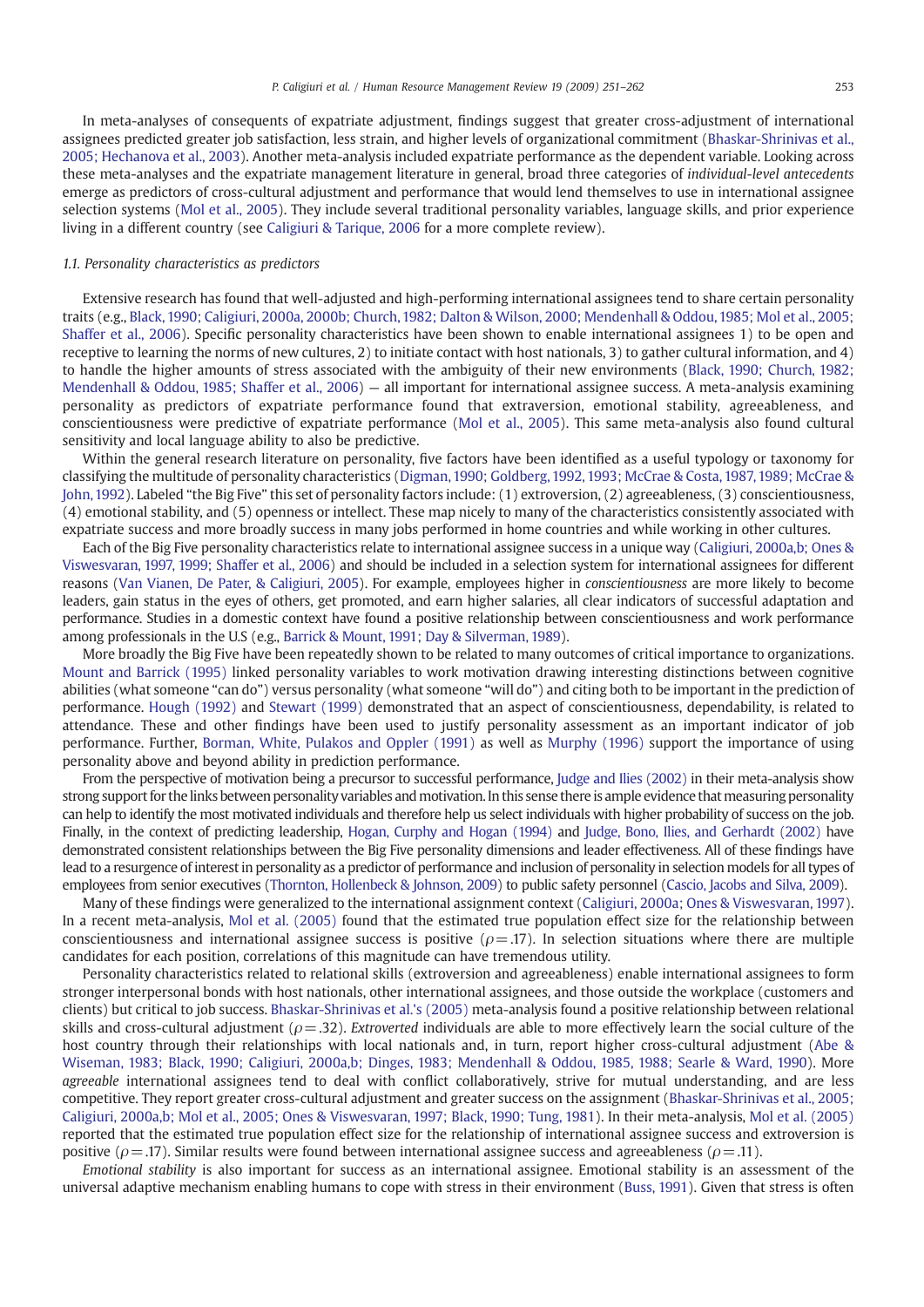associated with living and working in a new and or an ambiguous and unfamiliar environment (Stahl & Caligiuri, 2005), emotional stability is an important personality characteristic for international assignees' adjustment to the host country (Abe & Wiseman, 1983; Black, 1988; Gudykunst, 1988; Gudykunst & Hammer, 1984; Mendenhall & Oddou, 1985) and completion of an international assignment (Ones & Viswesvaran, 1997). Mol et al.'s (2005) meta-analysis reported that the estimated true population effect size for the relationship between emotional stability and international assignee success is positive ( $\rho = .10$ ).

Seeming to be the most intuitively necessary personality characteristic relating to international assignee success is openness. For an international assignee, the ability to correctly assess the social environment is more complicated given that the host country may provide ambiguous social cues or very little in the way of insight into cultural expectations (Caligiuri & Day, 2000). Successful international assignees must possess cognitive complexity, openness, and intuition to accurately perceive and interpret the host culture (Caligiuri, Jacobs, & Farr, 2000; Dinges, 1983; Finney & Von Glinow, 1988; Ones & Viswesvaran, 1997). Openness should be related to international assignee success because individuals higher in this personality characteristic will have fewer rigid views of appropriate and inappropriate contextual behavior and are more likely to be accepting of the new culture (e.g., Abe & Wiseman, 1983; Black, 1990; Cui & Van den Berg, 1991; Hammer, Gudykunst, & Wiseman, 1978). Mol et al.'s (2005) meta-analysis reported that the estimated true population effect size for the relationship between openness and international assignee success is positive  $(\rho = .06)$  however, this relationship was not significant, as the confidence interval included zero. The authors note that "moderated" support was found for the relationship of openness" (p. 608) which is consistent with other research. For example, Caligiuri (2000b) found moderated support for openness as a personality characteristic relating to expatriate adjustment, such that greater contact with host nationals was positively related to cross-cultural adjustment when an individual possesses the personality trait of openness. In addition, Mol et al. (2005) did find a positive relationship between international assignee performance and cultural sensitivity  $(r=.24)$ . Perhaps the assessment of openness as traditionally done is overly broad focusing in on a specific correlate of openness, cultural sensitivity, is more appropriate in the context of international assignment selection.

Collectively, these personality characteristics have substantial empirical support and should be included in selection systems designed to forecast success in international assignments (Van Vianen et al., 2005). It is important to note that this type of employee assessment would predict those who will do well adjusting to a cross-cultural job context. This assessment does not, however, predict success in the actual job tasks. This is where we see a departure from traditional selection situations and move to a more sequential process. In many ways this is more similar to person–environment fit approach (French, Caplan, & Harrison, 1982) where we are now trying to sort from a group of individuals whom we have already identified as capable of doing the job and are attempting to identify among the capable ones, the few who are best suited for the job considering other characteristics beyond simply task performance. This work has broadened to include person–job fit and person–organization fit and has been shown to be a valuable approach to selection in the work of Cable and Judge (1996 and 1997). In this sense international assignee selection can be seen as a multi-stage process with perhaps the most critical stage being the one that relies most heavily on looking beyond how well someone can do technically to how well the person will fit with the culture.

Researchers have often argued that there are different categories of global assignments. In one of the earliest studies to examine the various types of assignments, Hays (1974) differentiated between: (1) the structure reproducer (one that builds, in the foreign subsidiary, a structure similar to a structure that exists elsewhere in the company, such as a marketing framework or a production system); (2) troubleshooter (with task to analyze and solve a specific operational problem); (3) operational element (those that perform as an acting element in an existing operational structure); and (4) chief executive officer (one that oversees and directs the entire foreign operation). Edstrom and Galbraith (1977) proposed that international assignments can be grouped on the basis of their primary purpose: to fill positions, to develop managers, and to develop organizations. Harzing (2001) found that international assignments can be classified based on the degree of control required by the assignee and suggested another classification: bears (direct personal control), bumble bees (control through socialization and shared values) and spiders (control through informal communication). More recently, Caligiuri (2006) suggested four assignment categories: (1) Technical; (2) Functional/Tactical; (3) Developmental/High Potential, and (4) Strategic/Executive.

As suggested by the above topologies, the literature recognizes that not all expatriate assignments are the same. In the context of expatriate selection, it is important to note that the absolute level of each personality characteristic may be contingent upon the type of international assignment under consideration. For example, the necessarylevel of relational skillsmight be important for all international assignees but higher for more senior executives who must network with, persuade and influence host nationals in order to be successful, compared to technical assignees, who may interact with host nationals mostly around tasks with computer systems or equipment. Similarly, there may be a point of diminishing return when it comes to agreeableness. Low levels of agreeableness are associated with lower levels of ability to get along and manage conflict. However, too much agreeableness may be interpreted by host nationals as indicative of a personwho has no real conviction or fails to take stands on important issues. Clearly the shape of the relationship between personality variables and success in international assignments must be further investigated for specific jobs and cultures.

Finally, it is important to note that in addition to the Big Five, there are several instruments/measures such as the Multicultural Personality Questionnaire, the Intercultural Readiness Check, the Intercultural Development Inventory and the Global Competencies Inventory — which have been validated and are specifically targeted to evaluating intercultural adjustment capability (see Graf & Harland, 2005 for information on other measures).

#### 1.2. Language skills as a predictor

Many researchers have noted a positive relationship between language skills and international assignee success (Abe & Wiseman, 1983; Church, 1982; Cui & Van den Berg, 1991; Shaffer, Harrison, & Gilley, 1999). Results from two recent meta-analytic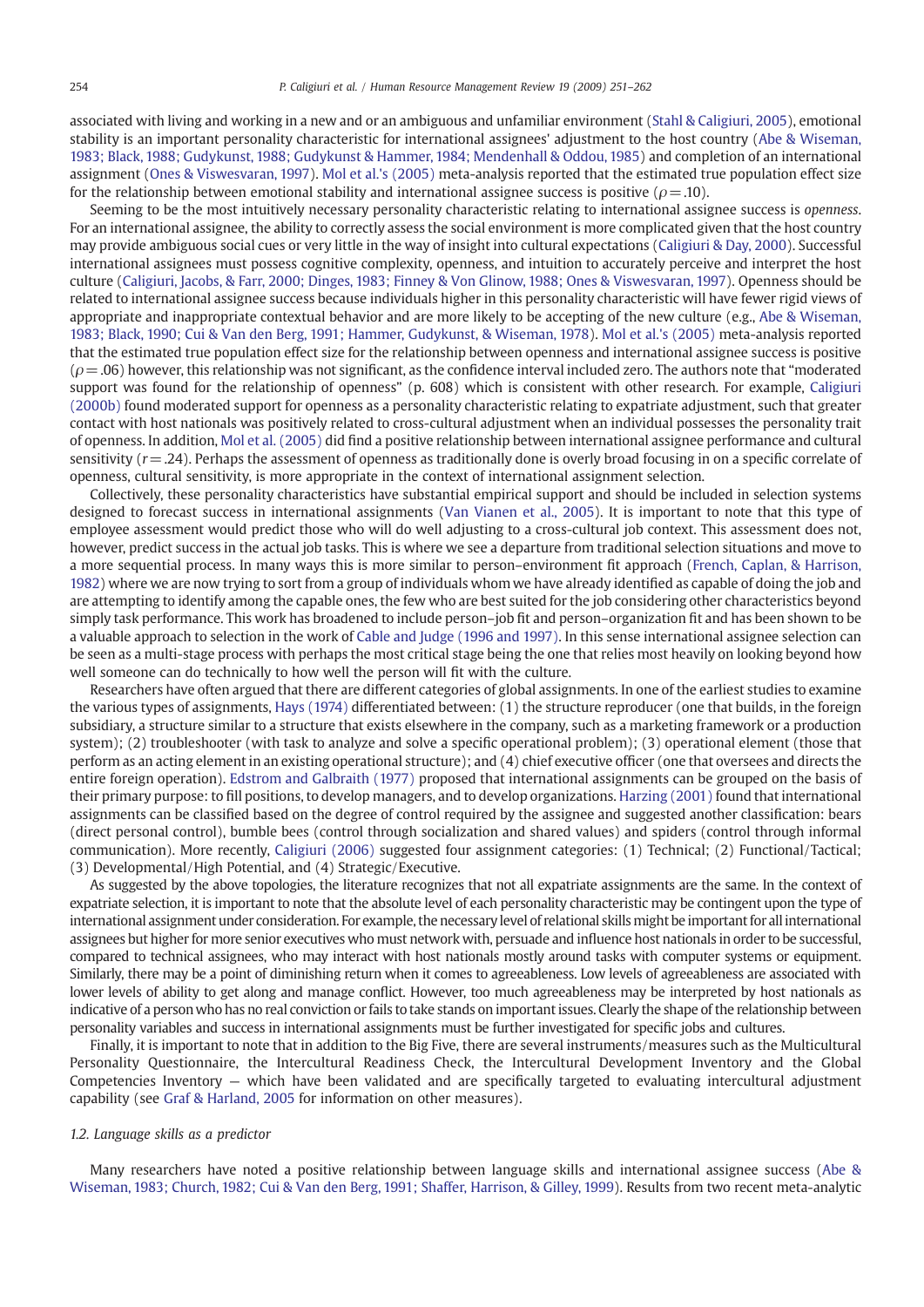studies (Mol et al., 2005; Bhaskar-Shrinivas et al., 2005) show that local language ability is a positive predictor of international assignee success (as generally defined by adjustment;  $\rho = .19$  and  $\rho = .22$ ). According to Mol et al. (2005) "more research may be needed on the moderators of this relationship" (p. 609). For example, some researchers suggest that language skills, which are necessary for communication, are critical for cross-cultural adjustment. Others (e.g., Cui & Van den Berg, 1991) suggest that there may be an interactive influence of language fluency (Shaffer et al., 1999): Individual differences such as openness may interact with language fluency to positively influence international assignee success (Cui & Van den Berg, 1991). In other words, one could both speak the host language fluently and know the "correct" behaviors to display, and yet only be superficially immersed in the host culture (Cui & Van den Berg, 1991). Since it would be difficult for the opposite to be true (i.e., that one could be immersed in a culture without language skills), basic language skills should, at very least, be considered as a potential predictor of success. At a minimum, an attempt should be made to select for qualified international assignee with language skills — while for some positions the language skills may be more critical than with others. Once again it is important to conclude that a relationship exists but to further explore the nature of that relationship. It may be that the relationship is one that is "necessary but not sufficient" or that the relationship is asymptotic indicating that at some point more is no longer much better. Depending on the type of relationship, different selection decisions should be made.

#### 1.3. International experience as a biodata predictor

Research has demonstrated that prior international experience can facilitate an individual's ability to function and work effectively in a host country (e.g., Takeuchi, Tesluk, Yun, & Lepak, 2005; Selmer 2002; Spreitzer, McCall, & Mahoney, 1997). An example is the study by Takeuchi et al., (2005), which examined among other things, the effects of international assignees' current assignment experience and past international experiences on cross-cultural adjustment. Based on the study of 243 international assignees and their supervisors, the authors found support for unique moderating effects of past international experiences on the relationship between current assignment tenure and general adjustment as well as specific work adjustment. Bhaskar-Shrinivas et al.'s (2005) meta-analytic results found that prior international experience was a positive predictor of interaction adjustment and work adjustment ( $\rho$  = .13 and  $\rho$  = .06 respectively). These studies point to a simple conclusion that individuals who have been in other cultures prior to a work assignment tend to adjust to the assignment better.

From a social learning perspective, the more contact international assignees have with host nationals and the host culture, the greater their cross-cultural adjustment (Bochner, Hutnik, & Furnham, 1986; Bochner, Mcleod, & Lin, 1971; Brislin, 1981). For example, past research has found that having friendships with host nationals greatly improves international assignees' ability to learn culturally appropriate social skills and behaviors (Searle & Ward, 1990). From this perspective, more prior experience with the host culture should produce greater cross-cultural adjustment. On the other hand, the social cognitive theorists (e.g., Bandura & Locke, 2003; Bandura, 1977a,b) contend that prior foreign experience with the host culture is positively related to adjustment provided that the experience does not serve to reinforce previously held stereotypical beliefs or foster negative, unrealistic expectations of the foreign culture. Social cognition proponents agree that there is a direct relationship between foreign experience and cross-cultural adjustment when the experience provides an accurate and realistic representation of the host countries' norms, customs, and values.

Here, as was the case with personality variables, much of the work that is done in international selection has a counterpart in research domestically. The use of biodata as predictors of performance has been on the increase for decades. Historically biodata as predictors of performance come from a primarily statistical approach to understanding relationships between personal history information and job performance. The focus was on simply documenting these relationships and using them as elements of a selection system. Seminal work by Owens (Owens & Schoenfeldt, 1979; Mumford & Owens, 1982) as well as others (Mumford & Stokes, 1991) has helped develop biodata into a viable category of predictors of job performance. Mael (1991) and Guion (1998) have helped structure our approach to developing and using biodata as elements in prediction models.

### 2. Selection practices for international assignee selection systems

There are three important 'best' practices in the research literature regarding international assignee selection (Caligiuri & Tarique, 2006). The first is the application of realistic previews to international assignments to help create realistic expectations during (or prior to) selection. The second is the concept of self-selection which enables international assignee candidates to determine whether the assignment is right for his or her personal situation, family situation, career stage and more. The third is traditional candidate assessment which would include many of the dimensions identified in the previous section (personality, language skills, and past experience) in a structured organizational selection program noting again that it may actually occur later in the selection process after candidates have been determined to be technically capable of doing the work. This earlier assessment of capability could be done following traditional selection procedures, using supervisory evaluations of past performance or both. Each of these three international assignment selection practices is discussed in greater detail below.

#### 2.1. Realistic previews for international assignments

Preconceived and accurate expectations prior to an international assignment have been shown to influence the international assignment in many important ways (Caligiuri & Phillips, 2003; Searle & Ward, 1990). Studies comparing international assignees expectations prior to going abroad and their actual experience after relocation suggest that having moderately accurate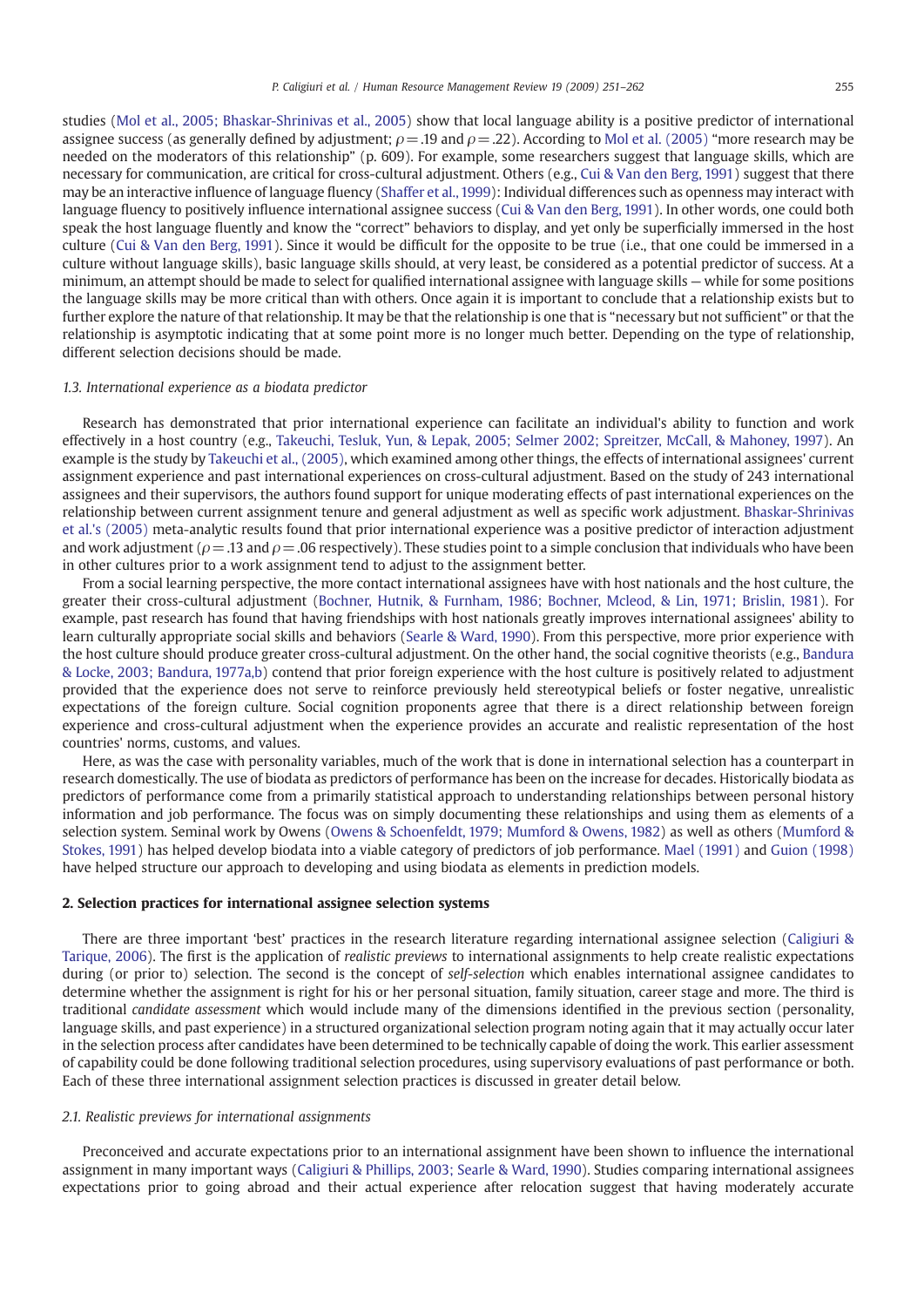expectations facilitates cross-cultural adjustment (Searle & Ward, 1990; Weissman & Furnham, 1987). Caligiuri and Phillips (2003) found that providing realistic previews prior to international assignments did not change candidates' interest in possible assignments, but did increase candidates' self-efficacy for an international assignment. This self-efficacy, in turn, could influence the outcome of the international assignment.

Both research and practice suggest that in the selection phase (or prior to it) it is useful for firms to provide some information to assist candidates in making realistic decisions on whether an assignment is right for them and to help them form realistic expectations about a possible international assignment (Black, Gregersen, & Mendenhall, 1992; Caligiuri & Phillips, 2003; Tung, 1998). Many firms have pre-selection programs which pair repatriates with international assignee candidates to give international assignees the opportunity to find out how others, who were similarly situated, found the experience (Black et al., 1992; Tung, 1998). Caligiuri and Phillips (2003) have found that self-directed realistic previews are also highly effective in helping international assignee candidates form accurate perceptions of the possible assignment. While realistic job previews have been shown to be useful in international assignment success it is important to note that these findings are consistent with and supported by the broader literature on RJPs, for example, with bank tellers (Wanous and Dean, 1984) and more broadly by Phillips (1998). A word of caution on the overall effectiveness of RJPs is important. There are limiting factors when it comes to RJPs and situations of low choice whether choice is due to such factors as economic slow-downs, higher levels of unemployment, or simply a perception that choice is limited. RJPs rely on self-selection and when alternatives are limited, self-selection becomes less likely. When self-selection becomes problematic the impact of RJPs may be greatly reduced.

#### 2.2. Self-selection

Given that the demographic profiles and personal situations of the international assignee candidates will vary, self-assessment (or self-selection) has been found to be an effective method for sharing realistic assessments in a tailored way (Caligiuri & Phillips, 2003). For example, an unmarried person who is a candidate for an international assignment might have a different set of concerns, compared to a married candidate with a family (Caligiuri, Hyland, Joshi, & Bross, 1998). Self-assessment has been found to be useful because global assignment candidates actively self-assess their fit with the personality and lifestyle requirements of the assignment (Caligiuri & Phillips, 2003). Effective self-selection tools enable international assignee candidates to critically evaluate themselves on three dimensions: (1) personality and individual characteristics, (2) career issues, and (3) family issues (including issues of spouses and children). Self-selection procedures, acting as a realistic preview of the assignment, help employees make an informed and realistic decision about a global assignment (Caligiuri & Phillips, 2003). Many firms have found that this self-assessment step fosters the creation of a candidate pool of potential international assignees with higher probabilities of success. This candidate pool can be organized to include the following pieces of information: the availability of the employee (when and to what countries), languages the employee speaks, countries preferred, technical knowledge, skills, and abilities, along with many of the personality and other biodata measures discussed above.

#### 2.3. Candidate assessment

Once the requirements of a given international assignment have been determined, many possibilities exist in terms of how to proceed with candidate assessment. Given the position we have taken, that international assignments must focus on job context, the first step should be to create a pool of individuals who are capable of performing the tasks and duties of the job from a technical perspective. This can be done via traditional predictors of the specific tasks (cognitive ability assessment, job knowledge tests) or more likely via an evaluation made by supervisors and managers who know each potential candidate. Once this step has been accomplished it is important to specify the requirements in terms of what we have referred to as the job context. Foreign assignments will require differential levels of relevant attributes (e.g., language fluency, openness, cooperation, experience with the specific culture, as examples). Specifically, greater emphasis would be placed on personality characteristics (such as sociability and openness) when assessing a candidate for a developmental or strategic assignment — requiring much more host national contact, compared to a more technical international assignment (Caligiuri 2000a,b; Caligiuri & Tarique, 2006). In the best case, a thorough assessment can be conducted through a variety of valid formal selection methods: paper and pencil tests, assessment centers, interviews, behavioral observations, and ratings made by those familiar with the candidate. Although the "domestic" literature is fairly positive about these selection methods, the reality, however, is that most international assignee selection generally happens using the most informal methods — recommendations of peers or supervisors without the benefit of structure behind these recommendations (Brewster & Harris, 1999).

Looking forward to best practice, two aspects of international assignee selection process have shown promise but warrant further investigation. The first is to better understand ways to engage employees early — even before an international assignment is available. The best candidates can build their efficacy for the assignment when their decision-making processes are engaged well before a position becomes available (Caligiuri & Phillips, 2003). The second is to better understand ways to effectively involve the family as early as possible in the selection process. Research has concluded that each family member will influence the assignment positively or negatively (Caligiuri, Hyland, & Joshi, 1998) so their influence should not be disregarded in the assessment phase. It is accepted that the best selection decision will be mutual among the employees, their organizations, and their families. While the best case for international assignee selection is understood, the dynamic interplay among employees, families, and organizations – in terms of international assignment selection decisions – are not yet thoroughly understood and warrant further research.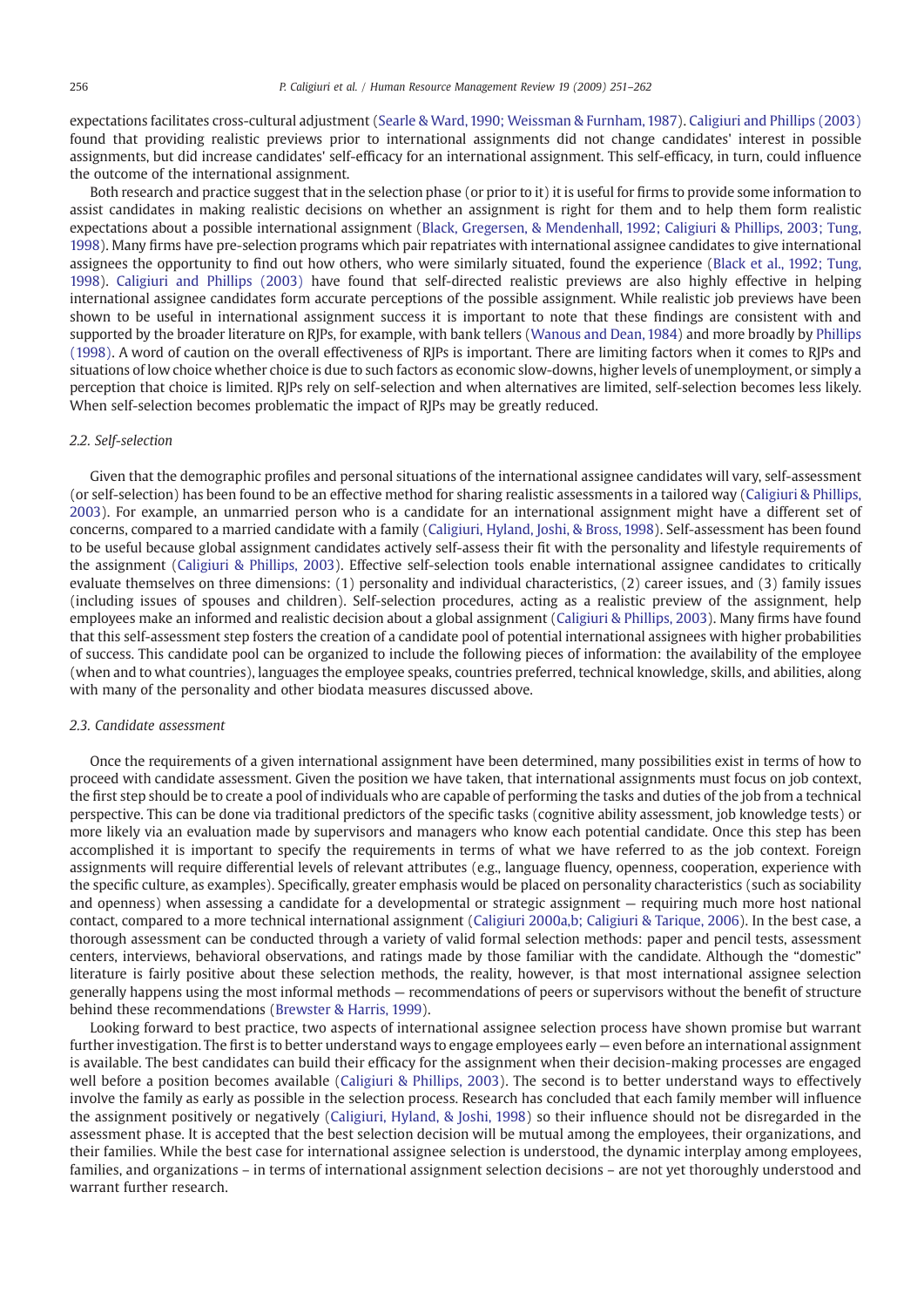#### 3. The practical challenges of international assignee selection

The implementation of international assignee selection systems has been surprisingly unstructured and is often inconsistent with firms' stated business goals (Caligiuri & Colakoglu, 2007). The various challenges affecting the implementation of international assignee selection programs are reviewed below. These include the large influence of non-work predictors of the international assignment success (e.g., issues with children and spouse), the differences among firms in their prioritization of international assignment selection, and the generally low utilization of international assignee selection.

#### 3.1. Non-work predictors of international assignees' success

When an international assignee is placed in another country, he or she is pulled up – roots and all – and replanted [e.g., 'removed from the comfortable environment of their parental culture and placed in a less familiar culture' (Sanchez, Spector & Cary, 2000, p. 2)]. In this work-related relocation, significant upheaval is experienced by the international assignee and his or her entire family. Spouses may need to quit their jobs due to the geographic move and the inability to transport their work or may be unable to work once arriving due to limitations on work visas. Children will need to change schools — and begin again in a new school with the associated social and academic upheaval. Homes may be sold or rented and the problems of being far away from a valued asset can result in stress. And all members of the family may be without their familiar supports — friends, extended families, hobbies, pastimes, sports, faith communities, and more. Past research has found that international assignees' family-level characteristics (i.e., family's cohesion, communication, adaptability, and interest in the relocation) are related to family-level crosscultural adjustment to living in a foreign country — and that family adjustment, in turn, is a mediator of the relationship between family characteristics and expatriate adjustment to working in the host country (Caligiuri, Hyland, Joshi et al., 1998).

Given that a family's cross-cultural adjustment affects the expatriate's adjustment to working in the host country, a selection system could include assessment of the family as a whole on the characteristics of family cohesion, adaptability and communication (for more information on various theories and models see Haslberger, & Brewster, 2008; Andreason, & Kinneer, 2005; Caligiuri, Hyland, & Joshi, 1998). Family characteristics, while valid predictors of success are not generally accepted within organizations; most firms wish to respect the privacy of their international assignees and their families. Thus, very few organizations use these family characteristics in international assignment selection systems, favoring the self-assessment and selfselection methods described in the previous section to allow individuals' consideration of the family-related issues which may affect the outcome of their assignment. The important point here is that whether or not the organization does the assessment of family characteristics is not key, what is critical is that a process of evaluating the "readiness" of the family for this assignment must be undertaken. Organizations will do well to help individuals engage in accurate and effective evaluations of family variables that impact success in the foreign assignment.

To help address the influence a family will have on the outcome of the assignment, organizational support programs are extended to the spouses and children of expatriates, including cross-cultural and language training, mentoring, relocation assistance, job placement assistance for the spouse, international club memberships, and the like. These types of programs can be effective and can help the transition from one location to the other. They should be seen as facilitative in terms of adjustment not as a replacement for the assessment of assignment readiness.

In a recent study Caligiuri and Tarique (2009) found evidence suggesting that family diversity (defined as an individual's country of birth with respect to the national backgrounds of his/her parent) predicted global leadership effectiveness. These authors suggest that significant intercultural experiences that can help prepare people to be effective future global leaders may not necessarily need to happen in the workplace — they may have occurred in childhood or young adulthood, as a result of being a member of a multicultural household (Caligiuri & Tarique, 2009). Whether in our personal or professional lives, significant intercultural experiences enable us to learn the nuances of behavior that are expected in another culture compared to our own helping us to understand our own cultural values and assumptions. When we become sensitive to these characteristics of ourselves, as well as to the norms of behavior in another culture, we begin to develop the intercultural competence important for success in global leadership activities.

Another non-work predictor of international assignees' success that has not been given much attention by researchers is early international travel experiences or experiences gained from living outside the country of one's citizenship as a child (Cottrell & Useem, 1993). This form of international experience has been extensively discussed in the "third country kids" (TCKs) literature (e.g., Lam & Selmer 2004; Useem, 2001; Pollock & Reken, 2001; Eidse & Sichel, 2003) which can provide theoretical evidence that individuals, by developing extensive early international experiences, are more likely to have learning or information processing advantages that should facilitate the learning of new behaviors and skills. Early international travel experiences allow TCKs to develop a learning or information processing advantage, which should facilitate the learning of new behaviors and skills. From a social learning perspective when children travel to other countries, they learn behaviors, customs, and norms of that culture through direct experience or through observations of the host nationals' behaviors (Bandura, 1997).

Children with extensive travel experiences in other countries are likely to have developed more comprehensive prior knowledge structures or sets of cognitive maps about people, roles, or events that govern social behavior. Prior knowledge literature (e.g., Cohen and Levinthal, 1990) and cognitive learning theories (e.g., Bower & Hilgard, 1981) suggest that accumulated prior knowledge structures increase both the ability to put new knowledge into memory and the ability to recall and use it. From a biodata perspective, those candidates with greater international experience – perhaps even experience from childhood – may be more effective in the cross-cultural context. Assessing these experiences can add to our ability to predict success in foreign assignments.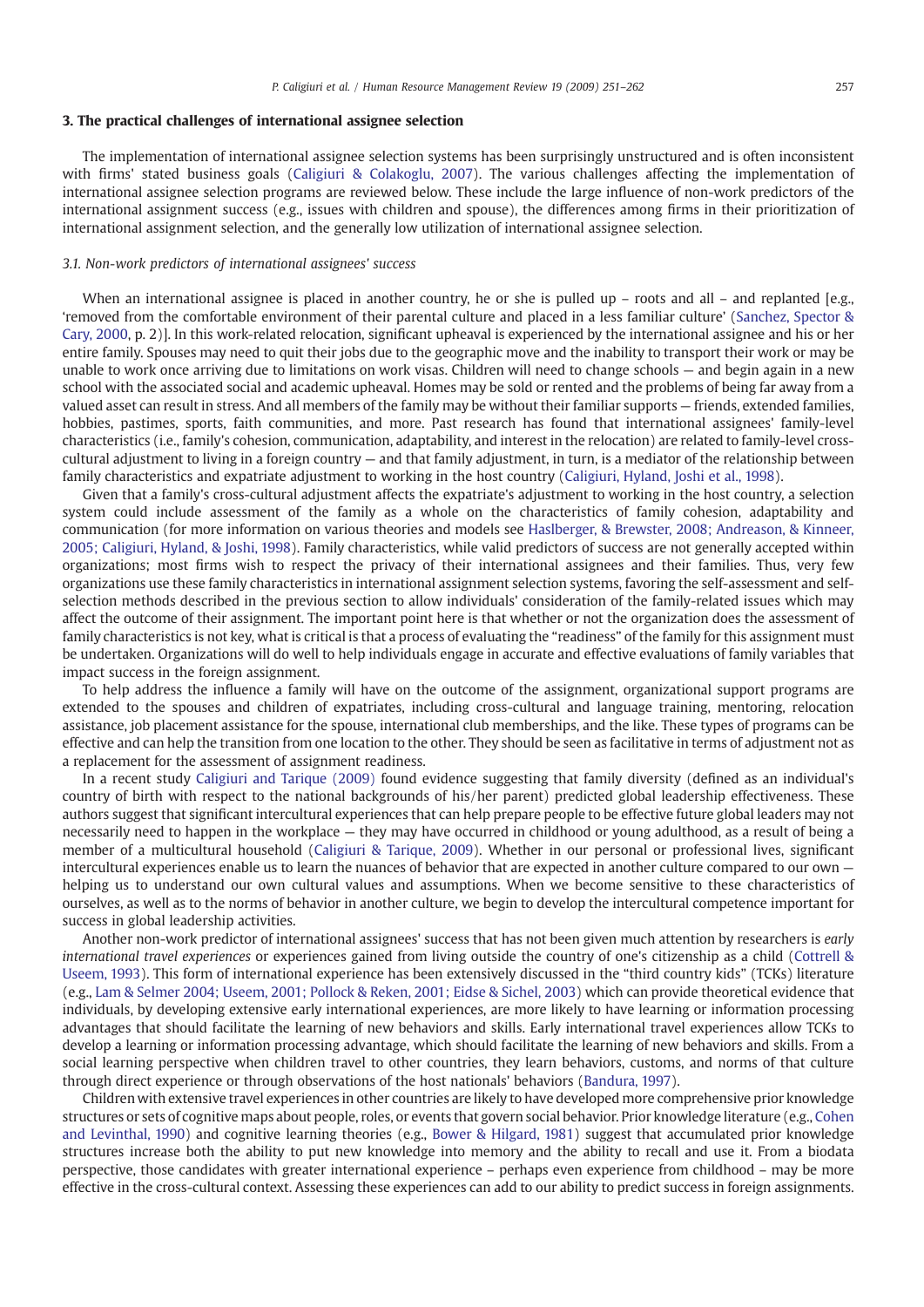Recently, Tarique (2006) examined what draws people to work for firms operating globally. Based on data from 61 potential job-seekers, Tarique (2006) described how recruits differentially seek out job opportunities in firms known for being global players. The study found that individuals' global job pursuit intentions (intentions to pursue a job in an international firm) and attraction to working for a firm operating globally is affected by their early international life experiences and their personal characteristics (e.g., openness to experience and extroversion). In another similar study, Tarique and Takeuchi (2008) examined how the number of international non-work experiences was related to the four facets of Cultural Intelligence (CQ) (Earley & Ang, 2003a,b) and whether the length of international non-work experiences moderated these relationships. Based on data from early career individuals, the authors found that the number of international non-work experiences was positively related to all four facets of CQ. Furthermore, the results showed that the number of international non-work experience had a stronger, positive effect on meta-cognitive and motivational facets of CQ for individuals with shorter length of international non-work experiences while it had a weaker effect for individuals with greater length of international non-work experiences. Recently Tarique (2009) attempted to expand on Tarique and Takeuchi's (2008) ideas to examine how international travel experience facets, that have not been examined in the literature before (e.g., variety, cultural novelty, host national contact), interact to effect three forms of dynamic cross-cultural competencies (cultural flexibility, tolerance for ambiguity, ethnocentrism). Consistent with prior research on international experiences, Tarique's (2009) results show discriminant validity for the different "operationalizations" of the international travel experience construct and highlight the importance of including cultural novelty and host national contact as measures of international travel experience to enhance understanding of these variables' impact on dynamic cross-cultural competencies. More specifically, Tarique's (2009) study found that as variety of international travel experience increased, cultural flexibility was greatest among participants who had high cultural novelty and high host national contact. In contrast, as variety of international travel experience increased, ethnocentrism was greatest among participants with low cultural novelty, and low host national contact. The results from the three studies suggest that companies should consider recruiting early career individuals with the propensity for later international career growth. Indeed these findings provide more evidence that additional biodata-type predictors may be developed and used in selecting international assignees.

#### 3.2. Strategic importance of international assignments

Firms differ on the extent to which international assignees are central to their global business strategy and, in turn, whether selection for international assignments is a strategic priority. The relationship between international assignees and an organization's business strategy can be viewed from the subsidiary staffing perspective (e.g., Tarique, Schuler, & Gong, 2006; Gong 2003; Harzing, 2001). Schuler Dowling & De Cieri (1993) proposed that MNEs maintain an appropriate subsidiary staffing composition (mix of parent country nationals, third country nationals, and host country nationals) in order to balance the needs of autonomy, coordination, and control, and thus, enhance global competitiveness, flexibility, and learning. Furthermore, the differential use of expatriates (e.g., parent country nationals and third country nationals) has an impact on the performance of the subsidiary (Colakoglu, Tarique & Caligiuri, in press; Gong, 2003) depending on the fit between the mix of parent country nationals and third country nationals and the subsidiary's internal and external environment (cf. Schuler and Jackson, 2005).

In an effort to define more precisely the relationship that specific internal (e.g., business strategy) and external environmental factors (e.g., country culture) have with subsidiary staffing composition, a number of theories and models have been proposed (e.g. Harzing, 2001) that suggest some ways in which these variables interact. Some theories and models describe and explain determinants of subsidiary staffing composition (e.g., Tarique et al., 2006), and some conceptually link the influence of subsidiary staffing composition to various measures of subsidiary financial performance (e.g., Gong 2003). Gong (2003) proposed a model that conceptually links the influence of subsidiary staffing composition to subsidiary financial performance. Based on the insights of organizational learning and social identification theories, he explained the theoretical underpinnings for how heterogeneity of staffing composition affect subsidiary financial performance. Tarique et al. (2006) attempted to expand on Gong's (2003) ideas to propose a model that integrates the person–environment (P–E) theory and the literature on international human resource management to provide a better understanding of how environmental contingencies influence MNE subsidiary staffing composition. They provided a theoretical framework for understanding the important role that a MNE's environment plays in the determination of subsidiary staffing composition. Tarique et al. (2006) argue that a fundamental issue for MNEs is to address the subsidiary staffing composition that supports the intensity of integration required to balance the dual needs of standardization and localization. The concept of intensity of integration is based on the assumption that a fundamental issue MNEs face in their attempts to develop a competitive advantage is to coordinate worldwide subsidiaries in a manner that satisfies the dual need for standardization and localization (e.g., Schuler Dowling & DeCieri, 1993). Intensity of integration can be visualized on a continuum ranging from very high to very low. A very high intensity of integration implies a strong need for coordinating the worldwide subsidiaries, whereas a very low intensity of integration reflects a strong need to decentralize the various subsidiaries. Tarique et al. (2006) specify that environmental contingencies influence the intensity of integration.

More recently, Caligiuri and Colakoglu (2007) examined the relationship between international assignees and MNE strategy in terms of geographic dispersion and multiculturalism (Adler, 2002). Geographic dispersion is the extent to which a firm is operating across borders and must coordinate operations across borders in order to be effective. Multiculturalism is the extent to which the workers, customers, suppliers, etc. are from diverse cultural backgrounds and must coordinate the activities of people from diverse cultures in order to be effective. In leveraging both geographic dispersion and multiculturalism, MNEs must achieve a dynamic balance between the needs to be centralized (e.g., global), or tightly controlled by headquarters, and the need to be decentralized, or operating differently across diverse locations (multidomestic) (Bartlett & Ghoshal, 1989). Providing support to the global versus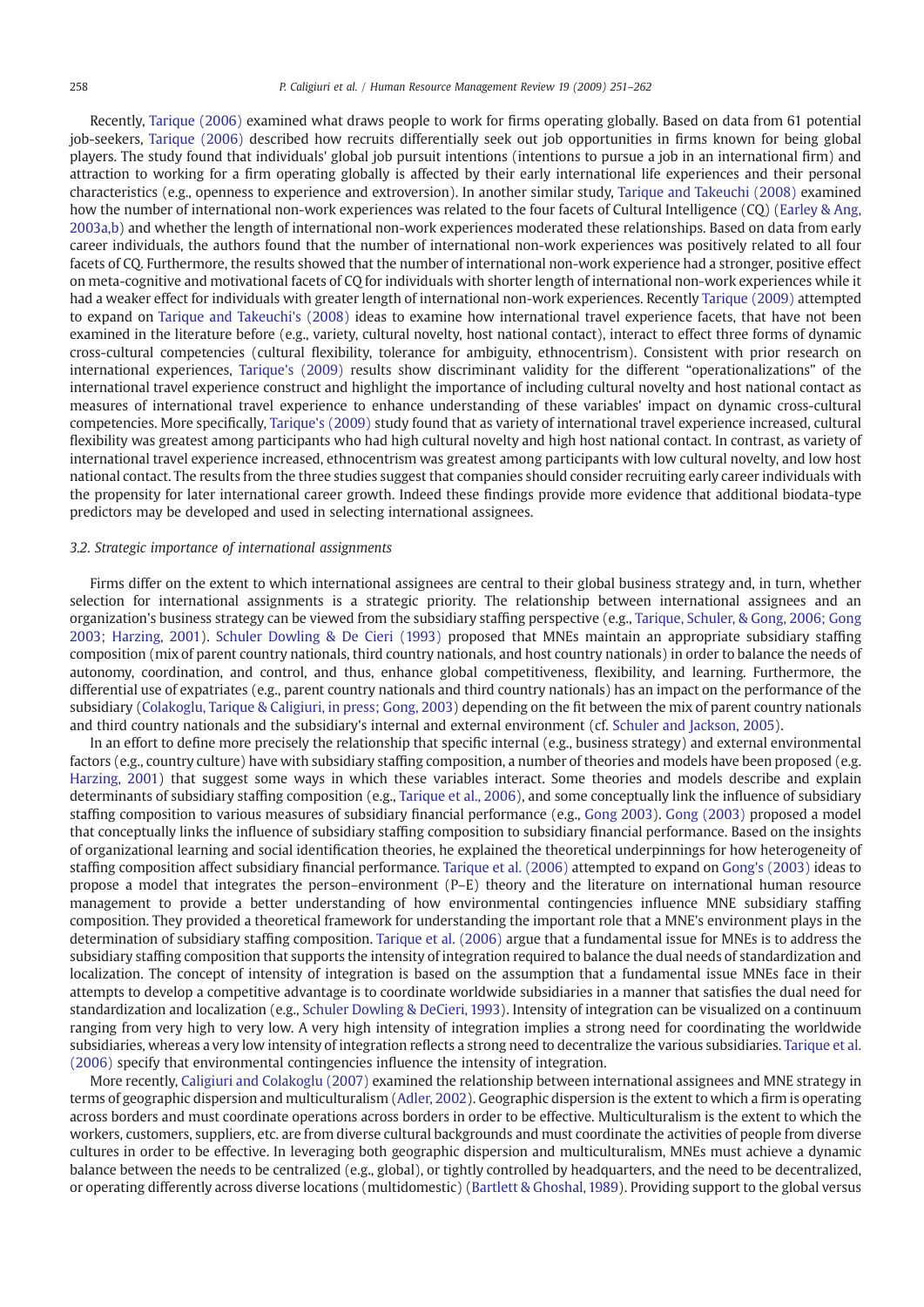multidomestic typology, Caligiuri and Colakoglu (2007) found that firms differentially assign strategic international assignees to host locations based on their firm-level international management business strategies. For example, organizations operating with a global strategy (where it was important to create synergies across boundaries), international assignees have a central role in the implementation of that strategy (Bonache & Brewster, 2001). Over all, the literature on strategic global staffing suggests that given the strategic importance of international mobility for global strategy firms, their selection of candidates should be a more scrutinized process compared to firms operating with a more localization-oriented strategy.

Likewise, within an organization, certain international assignees are of greater strategic importance than others. For a given firm, a British Vice President of Operations working in Brussels, a Swiss Systems Engineer working in Singapore, a French Management Trainee working in Canada and a German Electrical Technician working in China are all on international assignments. Their job descriptions, however, are very different in terms of the technical skills and language skills needed to perform their jobs, their hierarchical levels within the organization, their educational backgrounds, the durations of the assignments, and the like. The differences among international assignments have implications for the way organizations select and place these individuals (Caligiuri & Paul, in press). International assignees in more strategic, boundary spanning or networking roles may require a more rigorous selection protocol around the dispositional characteristics affecting interaction and affiliation, compared to those who have more technical roles requiring little interaction with host nationals.

#### 3.3. Role of selection in developing international work skills of employees

Many multinational organizations are sending employees on international assignments for the purpose of developing global competence or cultural agility by building their knowledge of the worldwide market, developing cross-cultural understanding, and/or the ability to speak a second language at work. The extent to which development is formally recognized as an expected outcome of an international assignment will vary greatly depending on type of assignment. Despite the plethora of research advocating the use of international assignments in global leadership development, the current scholarly research has one major deficiency; the literature assumes that everyone benefits equally from the international experience — generally ignoring the fact that people benefit differently and sometimes not at all from the same training or development experience (Caligiuri & Tarique, in press, 2006; Leiba-O'Sullivan, 1999).

It is important to understand who will benefit the most from an international assignment if development is a stated goal for the assignment. There is evidence from the domestic training and development literature that personality traits are related to learning outcomes (e.g., Salas & Cannon-Bowers, 2001; Barrick & Mount, 1991). Barrick and Mount's (1991) meta-analysis, for example, supported the validity of personality for predicting training performance. Barrick & Mount found that the personality traits of conscientiousness, extraversion, and openness were related to training proficiency. In another example, Salgado's (1997) metaanalysis of 36 studies found that the personality traits of openness and agreeableness were valid predictors of training proficiency. This stream of research has shown that, in general, individual attributes such as motivation to learn (e.g., Colquitt, LePine & Noe, 2000) have a relatively constant effect on the acquisition, retention, and reproduction of learned capabilities. Therefore, through international assignment selection, it is possible to identify those individuals with the requisite individual characteristics to benefit from developmental assignments (Caligiuri & Tarique, 2009, 2006; Caligiuri, 2000a; Leiba-O'Sullivan, 1999). For example, those with affiliation oriented personality characteristics will be more likely to gain culture-specific knowledge on assignment because they are more likely to spend time with host nationals, learning behavioral responses for the given host country. In a recent study Caligiuri and Tarique (2006) examined the ways in which organizations develop successful global business leaders. Based on data from over two-hundred global leaders, they found that high contact cross-cultural leadership development experiences and the leaders' personality characteristics were predictors of effectiveness in global leadership activities. Testing hypotheses based on social learning theory and the contact hypothesis, the results showed that extroversion moderated the relationship between high contact cross-cultural leadership development experiences and effectiveness on global leadership activities. In other words, highly extroverted leaders with a greater number of high contact cross-cultural leadership development experiences are the most effective on global leadership activities. These studies point to promising predictors for achieving the desired goals associated with international assignments and argue for a more structured, assessment oriented approach to identifying strong candidates.

#### 3.4. Lack of utilization of selection for international assignments

Despite the strategic importance of international assignees and their performance while working in other countries, firms generally do not differ in their overall use of formal selection systems according to their business strategies: Across all firm-level strategies, the use of formal or structured international assignment selection is surprisingly low (Caligiuri & Colakoglu, 2007; Harris & Brewster, 1999). The lack of formal international assignee selection systems in firms is, in part, related to the role the Human Resource (HR) function plays in the placement of international assignees. In most firms, HR will discover an international assignee has been selected after the selection has occurred. Said another way, HR while being in good position to help with selection, is not often asked to participate. Rather, the role of HR becomes administrative (securing visas, managing the relocations) or risk managing (supplying cross-cultural training, language training, destination services, and other support practices).

The role of HR in international assignee selection is changing slowly as organizations recognize the strategic importance of international assignees. Business leaders almost always acknowledge the role of selection immediately after a high-profile placement goes awry, damaging host country business in some significant way. The strategic integration of international assignee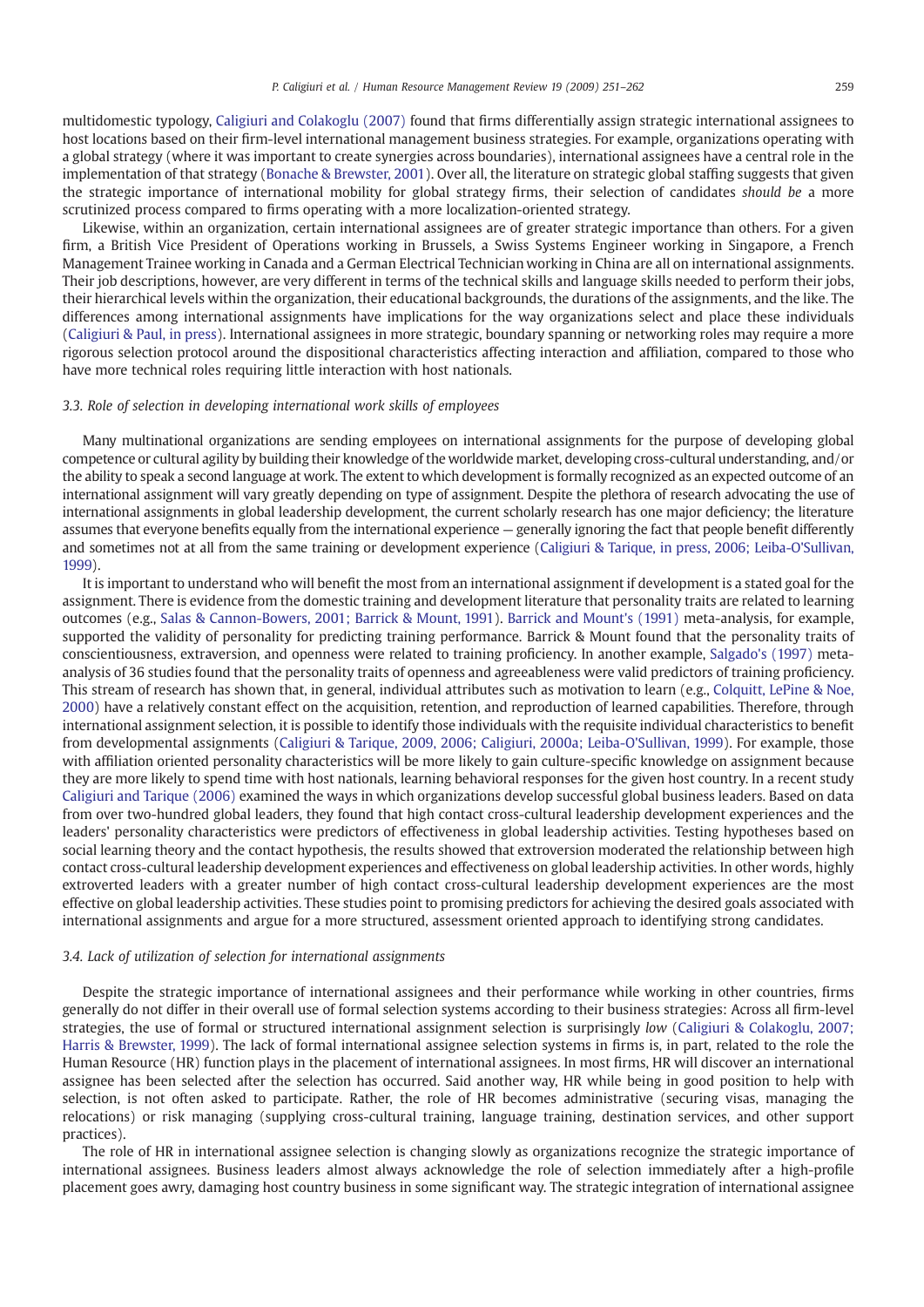selection is bound to increase as the need for globally effective individuals increases. It would be best if this progress was made as a result of strong evidence of efficacy and the potential to make correct selection decisions rather than fueled by repeated failures.

#### 3.5. Conclusion

Most multinational companies acknowledge that the wrong person in an expatriate assignment can result in poor individual job performance, early repatriation, anxiety or other emotional problems, and personal and professional upheaval for the individual and for the accompanying family members. Additionally, failure in the assignment often carries with it far reaching organizational consequences both home and abroad. With the risks so high, expatriate selection (designed to identify who will have the greater likelihood of success) is critical.

Much is known regarding success factors and many selection programs have been created that help identify the candidates best suited for international assignments. Many of the factors underlying success have been specified in sections of this paper and can be placed in an assessment program across a variety of organizations and foreign assignments. Additionally, we know of many factors that can support the selection program once individuals have been identified. Clearly doing something proactively is much better than allowing events to take place without structure and forethought. Much of what should be done is outlined in this paper.

One important consideration, as yet unstated, is that in many selection circumstances the efficacy of an expatriate selection program is challenged when transnational firms report (as they often do) that there are not enough people to fill current expatriate assignments. The natural reaction, in this case, is to believe that expatriate selection would not apply. However, ignoring proper selection is extremely short-sighted given the risks to the firm and the individual if the global assignment is unsuccessful. This reaction is especially limited given that when selection is thorough, firms cast wider nets for possible candidates and generally find multiple candidates with a higher probability of success. These comprehensive selection systems generally have four distinct phases including self-assessment (and possibly self-selection), the creation of a technically qualified candidate pool, selection that focuses on a host of variables including personality and biodata, and placement into positions consistent with the assessments. The placement in a host country will be most successful when agreement is mutual among the candidate, the candidate's family, the sending unit, and the host national unit. Strategic and logistic support prior to and at arrival will facilitate success.

#### References

Abe, H., & Wiseman, R. (1983). A cross-culture confirmation of the dimensions of intercultural effectiveness. International Journal of Intercultural Relations, 7, 5−67. Adler, N. J. (2002). International dimensions of organizational behavior, (4th ed.). Cincinnati, OH: South-Western.

Andreason, A., & Kinneer, K. (2005). Repatriation adjustment problems and the successful reintegration of expatriates and their families. Journal of Behavioral and Applied Management, 6, 109−126.

- Bandura, A. (1977a). Social Learning Theory. Englewood Cliffs, NJ: Prentice-Hall, Inc.
- Bandura, A. (1977b). Self-efficacy: Toward a unifying theory of behavior change. Psychological Review, 84, 191−215.

Bandura, A. (1997). Self-efficacy: The exercise of control. New York: W. H. Freeman and Company.

Bandura, A., & Locke, E. (2003). Negative self-efficacy and goal effects revisited. Journal of Applied Psychology, 88, 87−99.

Barrick, M., & Mount, M. (1991). The big five personality dimensions and job performance: A meta-analysis. Personnel Psychology, 44, 1−26.

Bartlett, C., & Ghoshal, S. (1989). Managing across borders: The transnational solution. Harvard Business School Press; Boston, MA.

Bhaskar-Shrinivas, P., Harrison, D., Shaffer, M., & Luk, D. (2005). Input-based and time-based modes of international adjustment: Meta-analytic evidence and theoretical extensions. Academy of Management Journal, 8, 257−281.

Black, J. (1988). Work role transitions: A study of American expatriate managers in Japan. Journal of International Business Studies, 19, 277−294.

Black, J. (1990). The relationship of personal characteristics with adjustment of Japanese expatriate managers. Management International Review, 30, 119−134. Black, J., Gregersen, H., & Mendenhall, M. (1992). Global assignments. San Francisco: Jossey-Bass.

Black, S., Mendenhall, M., & Oddou, G. (1991). Toward a comprehensive model of international adjustment: An integration of multiple theoretical perspectives. Academy of Management Review, 16, 291−317.

Bochner, S., Hutnik, N., & Furnham, A. (1986). The friendship patterns of overseas students and host students in an Oxford student resident hall. Journal of Social Psychology, 125, 689−694.

Bochner, S., Mcleod, B., & Lin, I. (1971). Friendship patterns of overseas students: a functional model. International Journal of Psychology, 12, 227−294.

Bonache, J., & Brewster, C. (2001). Knowledge transfer and the management of expatriation. Thunderbird International Business Review, 43, 145−168.

Borman, W. C., White, L. A., Pulakos, E. D., & Oppler, S. H. (1991). Models of supervisory job performance ratings. Journal of Applied Psychology, 76, 863−872.

Bower, G., & Hilgard, E. (1981). Theories of learning. Englewood Cliff, NJ: Prentice Hall.

Brewster, C., & Harris, H. (1999). International HR. London and New York: Routledge.

Briscoe, D., Schuler, R., & Claus, E. (2009). International human resource management 3e. London: Routledge.

Brislin, R. (1981). Cross-cultural encounters: Face-to-face interaction. Elmsford, NY: Pergamon.

Brewster, C., Sparrow, P. R., & Harris, H. (2005). Towards a new model of globalizing human resource management. International Journal of Human Resource Management, 16, 949−970.

Buss, D. (1991). Evolutionary personality psychology. In M. R. Rosenzweig & L. W. Porter (Eds.), Annual review of psychology, Vol. 42. (pp. 459−492)Palo, Alto, CA: Annual Reviews Inc.

Cable, D., & Judge, T. (1996). Person–organization fit, job choice decisions, and organizational entry. Organizational Behavior and Human Decision Processes, 67, 294−311.

Cable, D., & Judge, T. (1997). Interviewer's perceptions of person–organization fit and organizational selection decisions. Journal of Applied Psychology, 82, 562 − 577. Cascio, W., Jacobs, R. & Silva, J. (2009). Validity, utility, and adverse impact: Practical implications from 30 years of data. In J. Outtz (Ed.), Adverse impact: Implications for organizational staffing and high stakes selection.

Caligiuri, P. (1997). Assessing expatriate success: Beyond just "being there. In Z. Aycan (Ed.), Expatriate management: Theory and practice, Vol. 4. (pp. 45−67) Greenwich, CT: JAI Press.

Caligiuri, P. (2000a). The big five personality characteristics as predictors of expatriate success. Personnel Psychology, 53, 67−88.

Caligiuri, P. (2000b). Selecting expatriates for personality characteristics: A moderating effect of personality on the relationship between host national contact and cross-cultural adjustment. Management International Review, 40, 61−80.

Caligiuri, P. (2006). Performance measurement in a cross-national context: Evaluating the success of global assignments. In W. Bennett, D. Woehr, & C. Lance (Eds.), Performance measurement: Current perspectives and future challenges.

Caligiuri, P., & Colakoglu, S. (2007). A strategic contingency approach to expatriate assignment management. Human Resource Management Journal, 17, 393−410.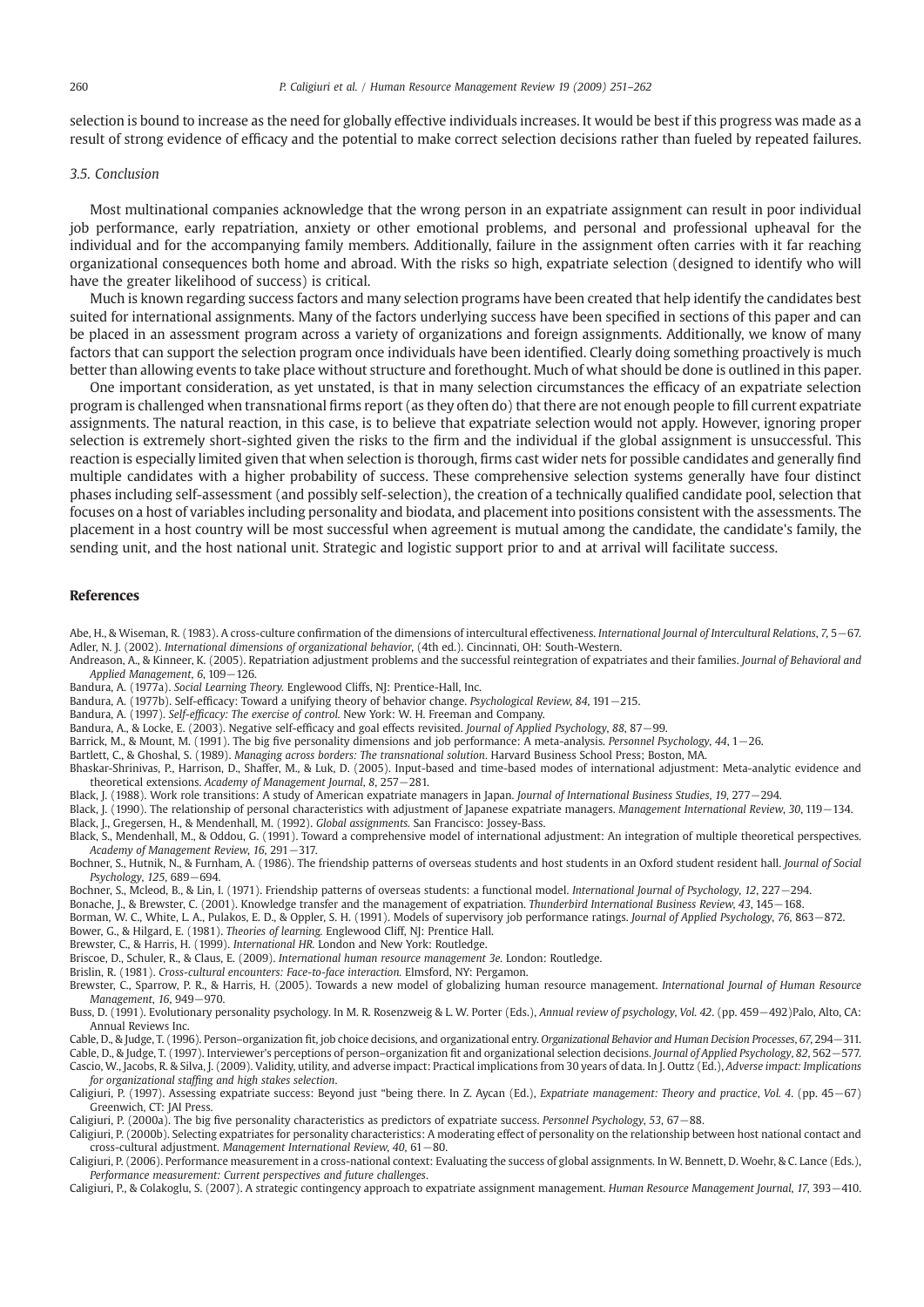- Caligiuri, P., & Day, D. (2000). Effects of self-monitoring on technical, contextual, and assignment-specific performance: A study of cross-national work performance ratings. Group and Organization Management, 25, 154−175.
- Caligiuri, P., Hyland, M., & Joshi, A. (1998). Families on global assignments: Applying work/family theories abroad. In A. Rahim (Ed.), Current topics in management, 3. (pp. 313−328)JAI Press: Greenwich, CT.
- Caligiuri, P., Hyland, M., Joshi, A., & Bross, A. (1998). Testing a theoretical model for examining the relationship between family adjustment and expatriates' work adjustment. Journal of Applied Psychology, 83, 598−614.
- Caligiuri, P., Jacobs, R., & Farr, J. (2000). The attitudinal and behavioral openness scale: Scale development and construct validation. International Journal of Intercultural Relations, 24, 27−46.
- Caligiuri, P. & Paul, K. B. (in press). Selection in multinational organizations (Chapter 34). Refereed book chapter. In J. L. Farr & N. T. Tippins (Eds.), Handbook of employee selection. Lawrence Erlbaum Associates, Inc. Publishers.
- Caligiuri, P., & Phillips, J. (2003). An application of self-assessment realistic job previews to expatriate assignments. International Journal of Human Resource Management, 14, 1102−1116.
- Caligiuri, P., & Tarique, I. (2006). International assignee selection and cross-cultural training and development. In I. Björkman & G. Stahl (Eds.), Handbook of research in international human resource management London: Edward Elgar Publishing.
- Caligiuri, P., & Tarique, I. (2009). Predicting effectiveness in global leadership activities. Journal of World Business, 44, 336−346.
- Church, A. (1982). Sojourner adjustment. Psychological Bulletin, 9, 540−572.
- Cohen, W., & Levinthal, D. (1990). Absorptive capacity: A new perspective on learning and innovations. Administrative Science Quarterly, 35, 128−152.
- Colquitt, J., LePine, J., & Noe, R. (2000). Toward an integrative theory of training motivation: A meta-analytic path analysis of 20 years of research. Journal of Applied
- Psychology, 85, 678−707. Colakoglu, S., Tarique, I., & Caligiuri, P. (in press). Subsidiary staffing and performance: A strategic fit perspective. International Journal of Human Resource
- Management. Cottrell, A., & Useem, R. (1993, Septemberr). Article 3. TCKs experience prolonged adolescence [Electronic version]. NewsLinks— The newspaper of International Schools Services, XIII, No.1. Retrieved August 12, 2004 from http://www.tckworld.com/useem/art3.html
- Cui, G., & Awa, N. (1992). Measuring intercultural effectiveness: An integrative approach. International Journal of Intercultural Relations, 16, 311−328.
- Cui, Geng, & Van den Berg, S. (1991). Testing the construct validity of intercultural effectiveness. International Journal of Intercultural Relations, 15, 227−241.
- Dalton, M., & Wilson, M. (2000). The relationship of the five-factor model of personality to job performance for a group of middle eastern international assignee managers. Journal of Cross-Cultural Psychology, 18, 250−258.
- Day, D., & Silverman, S. (1989). Personality and job performance: Evidence of incremental validity. Personnel Psychology, 42, 25−36.
- Digman, J. (1990). Personality structure: The emergence of the five factor model. Annual Review of Psychology, 41, 417−440.
- Dinges, N. (1983). Intercultural competence. In D. Landis & R. Brislin (Eds.), Handbook of intercultural training: Issues in theory and design, Vol. 1. New York: Pergamon Press.
- Earley, P., & Ang, S. (2003a). Cultural intelligence: An analysis of individual interactions across cultures. Palo Alto, CA: Stanford University Press.
- Earley, P., & Ang, S. (2003b). Cultural intelligence: An analysis of individual interactions across cultures. Palo Alto, CA: Stanford University Press.
- Eidse, F., & Sichel, N. (2003). Unrooted childhoods. Memoirs of growing up global London, U.K: Nicholas Brealey Intercultural.
- Edstrom, A., & Galbraith, J. (1977). Transfer of managers as a coordination and control strategy in multinational organizations. Administrative Science Quarterly, 22, 248−263.
- Finney, M., & Von Glinow, M. (1988). Integrating academic and organizational approaches to developing the international manager. Journal of Management Development, 7, 16−27.
- Florkowski, G., & Fogel, D. (1999). Expatriate adjustment and commitment: The role of host-unit treatment. International Journal of Human Resource Management, 10, 782−807.
- French, J., Caplan, R., & Harrison, R. (1982). Mechanisms of job stress and strain. New York: John Wiley.
- Graf, A., & Harland, L. (2005). Expatriate selection: evaluating the discriminant, convergent, and predictive validity of five measures of interpersonal and intercultural competence. Journal of Leadership and Organizational Studies, 11, 46−62.
- GMAC Global Relocation Services. The 2008 Global Relocation Trends Survey Report, GMAC Global Relocation Services LLC.
- Gong, Y. (2003). Toward a dynamic process model of staffing composition and subsidiary outcomes in multinational enterprises'. Journal of Management, 29, 259−280.
- Goldberg, L. (1992). The development of markers for the big-five factor structure. Psychological Assessment, 4, 26−42.
- Goldberg, L. (1993). The structure of phenotypic personality traits. American Psychologist, 48, 26−34.
- Gudykunst, W. (1988). Uncertainty and anxiety. In Y. Kim & W. Gudykunst (Eds.), Theories in intercultural communication (pp. 123−156). Newbury Park, CA: Sage. Gudykunst, W., & Hammer, M. (1984). Dimensions of intercultural effectiveness: Culture specific or cultural general? International Journal of Intercultural Relations,  $8, 1 - 10$
- Guion, R. (1998). Assessment, measurement and prediction for personnel decisions. Mahwah, NJ: Erlbaum.
- Harris, H., & Brewster, C. (1999). The coffee-machine system: How international selection really works. The International Journal of Human Resource Management, 10, 488−500.
- Harzing, A. (2001). Of bears, bumble-bees and spiders: The role of expatriates in controlling foreign subsidiaries. Journal of World Business, 4, 366−379.
- Hammer, M., Gudykunst, W., & Wiseman, R. L. (1978). Dimensions of intercultural effectiveness: An exploratory study. International Journal of Intercultural Relations, 2, 382−393.
- Haslberger, A., & Brewster, C. (2008). The expatriate family: an international perspective. Journal of Managerial Psychology, 23, 324−346.
- Hays, R. (1974). Expatriate selection: Insuring success and avoiding failure. Journal of International Business Studies, 5, 25−37.
- Hechanova, R., Beehr, T., & Christiansen, N. (2003). Antecedents and consequences of employees' adjustment to overseas assignment: A meta-analytic review. Applied Psychology: An International Review, 52, 213−236.
- Hogan, R., Curphy, G. J., & Hogan, J. (1994). What we know about leadership: Effectiveness and personality. American Psychologist, 51, 493−504.
- Hough, L. (1992). The "Big Five" personality variables-construct confusion: Description vs prediction. Human Performance, 5, 139−155.
- Judge, T., Bono, J., Ilies, R., & Gerhardt, M. (2002). Personality and leadership: A qualitative and quantitative review. Journal of Applied Psychology, 87, 765−780. Judge, T., & Ilies, R. (2002). Relationship of personality to performance motivation: A meta-analytic review. Journal of Applied Psychology, 87, 797−807.
- Kraimer, M., & Wayne, S. (2004). An examination of perceived organizational support as a multidimensional construct in the context of an expatriate assignment. Journal of Management, 30, 209−237.
- Kraimer, M., Wayne, S., & Jaworski, R. (2001). Sources of support and expatriate performance: The mediating role of expatriate adjustment. Personnel Psychology, 54, 71−99.
- Lam, H., & Selmer, J. (2004). Are former 'third-culture kids' the ideal business expatriates? Career Development International, 9, 109−122.
- Leiba-O'Sullivan, S. (1999). The distinction between stable and dynamic cross-cultural competencies: Implications for expatriate trainability. Journal of International Business Studies, 30, 709−726.
- Littrell, L., Salas, E., Hess, K., Paley, M., & Riedel, S. (2006). Expatriate preparation: A critical analysis of 25 years of cross-cultural training research. Human Resource Development Review, 5, 355−388.
- Mael, F. (1991). A conceptual rationale for the domain and attribute of bio data items. Personnel Psychology, 44, 763−792.
- Mount, M., & Barrick, M. (1995). The big five personality dimensions: Implications for research and practice in human resources management. In G. R. Ferris (Ed.), Research in personnel and human resources management, Vol. 13. (pp. 153−200)Greenwich, CT: JAI Press.
- McCrae, R., & Costa, P. (1987). Validation of the five factor model of personality across instruments and observers. Journal of Personality and Social Psychology, 52, 81−90. McCrae, R., & Costa, P., Jr. (1989). The structure of interpersonal traits: Wiggins's circumplex and the five-factor model. Journal of Personality and Social Psychology, 56, 586−595.